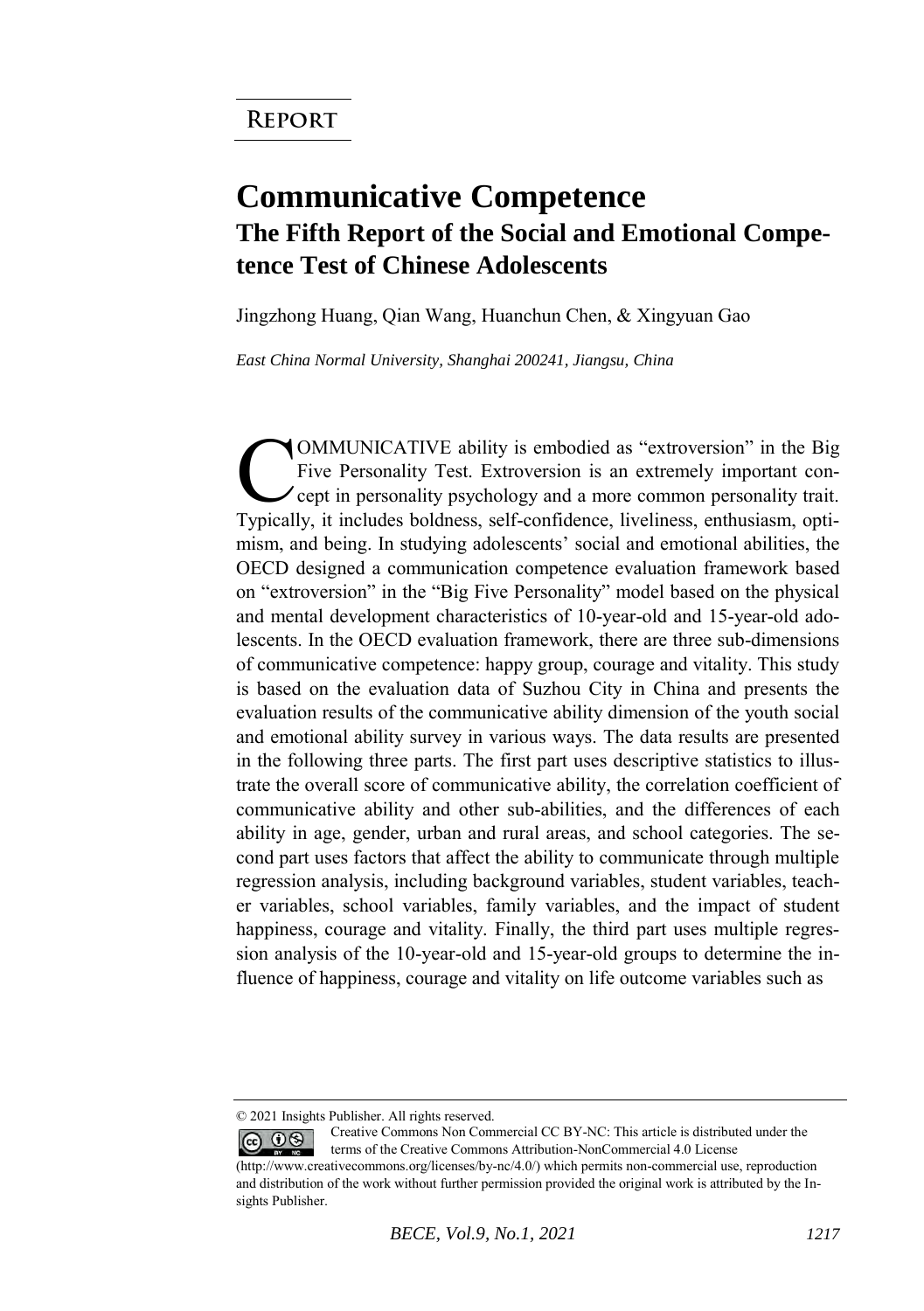health and well-being. Research indicates:

## **The Overall Status of Communication Skills**

From the average and standard deviation of the three sub-abilities of the students in the 10-year-old group and the 15-year-old group in Suzhou, the overall score of the students in Suzhou is higher than the world average. This indicates the depth of the development of the social and emotional abilities Suzhou's students. The high level also shows that the confidence of Suzhou students in themselves is higher than the international average. Moreover, compared with the international sample, the three sub-abilities of the Suzhou sample's communicative competence have correlate more among the three sub-competences: music group, courage and vitality. The music group and vitality show a significant middle correlation. Among the 10-year-old group of students, the correlation coefficient is 0.55, and the correlation coefficient is 0.61 among the 15-year-old students. Although courage also relates to music and vitality, the correlation coefficients are all below 0.5. There is a high degree of correlation between communication ability, emotion regulation, and collaboration ability.

In addition, there are significant differences in the ability to communicate among different ages, genders, urban and rural areas, and school types. The 10-year-old group and the 15-year-old group have a large gap in selfevaluation, while the gap in parental evaluation is relatively small, indicating that parents' evaluations of students in the three dimensions of happiness, courage and vitality tend to be more consistent, and there is a question as to whether parent evaluation can be considered student self-evaluation. The self-evaluation level of the 10-year-old students on their own happiness, courage and vitality is higher than that of the 15-year-old students. In the dimension of music group, girls in the 10-year-old group have significantly higher music group ability than boys. Students in the 15-year-old group show the opposite situation, with boys' music group ability significantly higher than that of girls. Regarding the courageous dimension, girls in the 10-yearold group are slightly more courageous than boys, and there is no obvious difference between boys and girls in the 15-year-old group. In terms of vitality, boys exceed girls in the 10-year-old and 15-year-old groups. The difference in performance between male and female students in the group is even greater at the age of 15. Whether it is the 10-year-old group or the 15-yearold group, students in central urban schools can communicate much better than students in county and rural areas, but the difference between county and rural is insignificant.

## **Influencing Factors of Communicative Ability**

Use multiple regression to analyze the factors that affect the ability of communication, including background variables, student variables, teacher variables, school variables, family variables, and the impact of students' happiness, courage and vitality.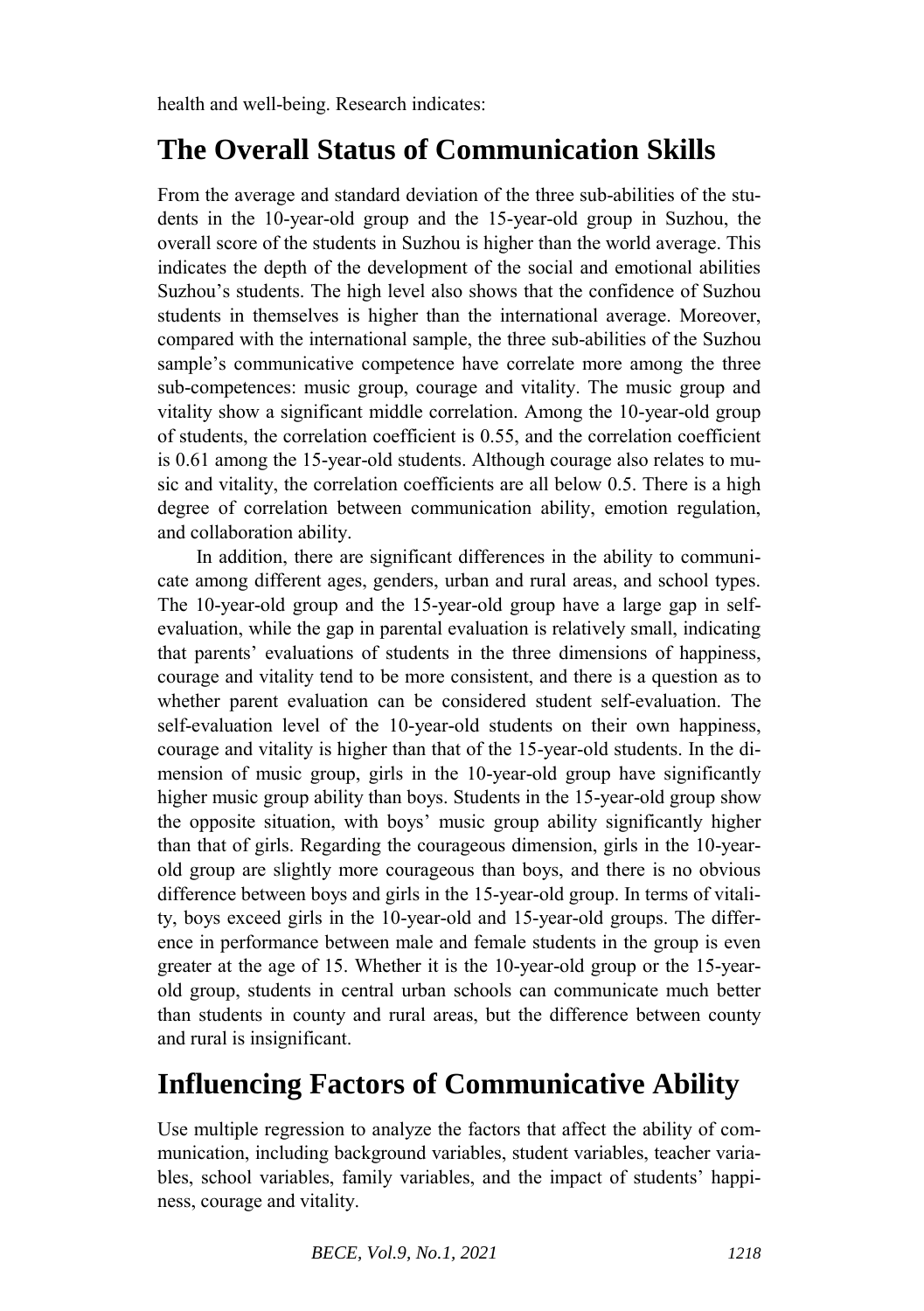Regarding background variables, among the 10-year-old students, family possessions and family book collection significantly positively affect the three abilities of music group, courage and vitality ( $p \le 0.01$ ), and the positive influence coefficients of family possessions are 0.40 and 0.36, respectively. 0.46, the positive influence coefficients of family collections are 0.07, 0.06, and 0.07, respectively. Among 15-year-old students, gender, family possessions, family equipment and family book collection are key factors affecting students' happiness, courage and vitality ( $p < 0.01$ ). Household possessions and household equipment significantly positively affect the communication ability of 15-year-old students. The positive impact coefficients of household possessions are 0.22, 0.21, and 0.34. The positive impact coefficients of household equipment are 0.07, 0.07, and 0.02, respectively.

Regarding student variables, whether in the 10-year-old group or the 15 year-old group, the sense of security, friend relationship, good habit friends, and outdoor activity time all significantly and positively impact courage and vitality ( $p < 0.01$ ), while time spent on the Internet have a significant effect on the three items. Ability has a significant negative impact (except for the courage of the 10-year-old group,  $p = 0.11$ ).

 Regarding teacher variables, whether for the 10-year-old or 15-yearold students, the teacher-student relationship has a significant impact on their happiness, courage and vitality ( $p<0.01$ ,  $\beta$  is around 0.10). For the 10-yearold students, the teacher's teaching age has a significant positive effect on music group and vitality, and the frequency of the teacher's social and emotional ability training has a significant positive effect on music group and courage ( $p < 0.01$ ). In contrast, the 15-year-old group's music group was not significantly affected by the teacher's teaching age  $(P=0.37)$ , and courage was not significantly affected by the teacher's academic qualifications ( $p =$ 0.71). The music group, courage, and vitality were affected by the teacher, with an expected positive effect being more significant ( $p < 0.01$ ,  $\beta$  is 0.04, 0.09, 0.03, respectively).

Regarding school variables, whether it is a 10-year-old group or a 15 year-old group, the school's sense of belonging, school cooperation atmosphere and extracurricular activities all have a significant impact on their communication ability ( $p \le 0.01$ ). Of these, the school's sense of belonging has the highest degree of positive influence. The directional coefficient can reach about 0.50. In creating a school atmosphere, the younger group is more suitable for cooperation, while the older group can appropriately encourage competition.

Regarding family variables, for the 10-year-old group of students, understanding fathers and mothers had a significant positive impact on students' happiness, courage and vitality ( $p \le 0.01$ ), while understanding mothers had positive effects on the students' three abilities. The impact is greater (β is 0.08, 0.04, 0.06, respectively). Punishment parents have different influences on students' communicative ability. The specific manifestation is that punishment mothers positively influence the three abilities of students, while punishment fathers have no significant influence. For students in the 15-year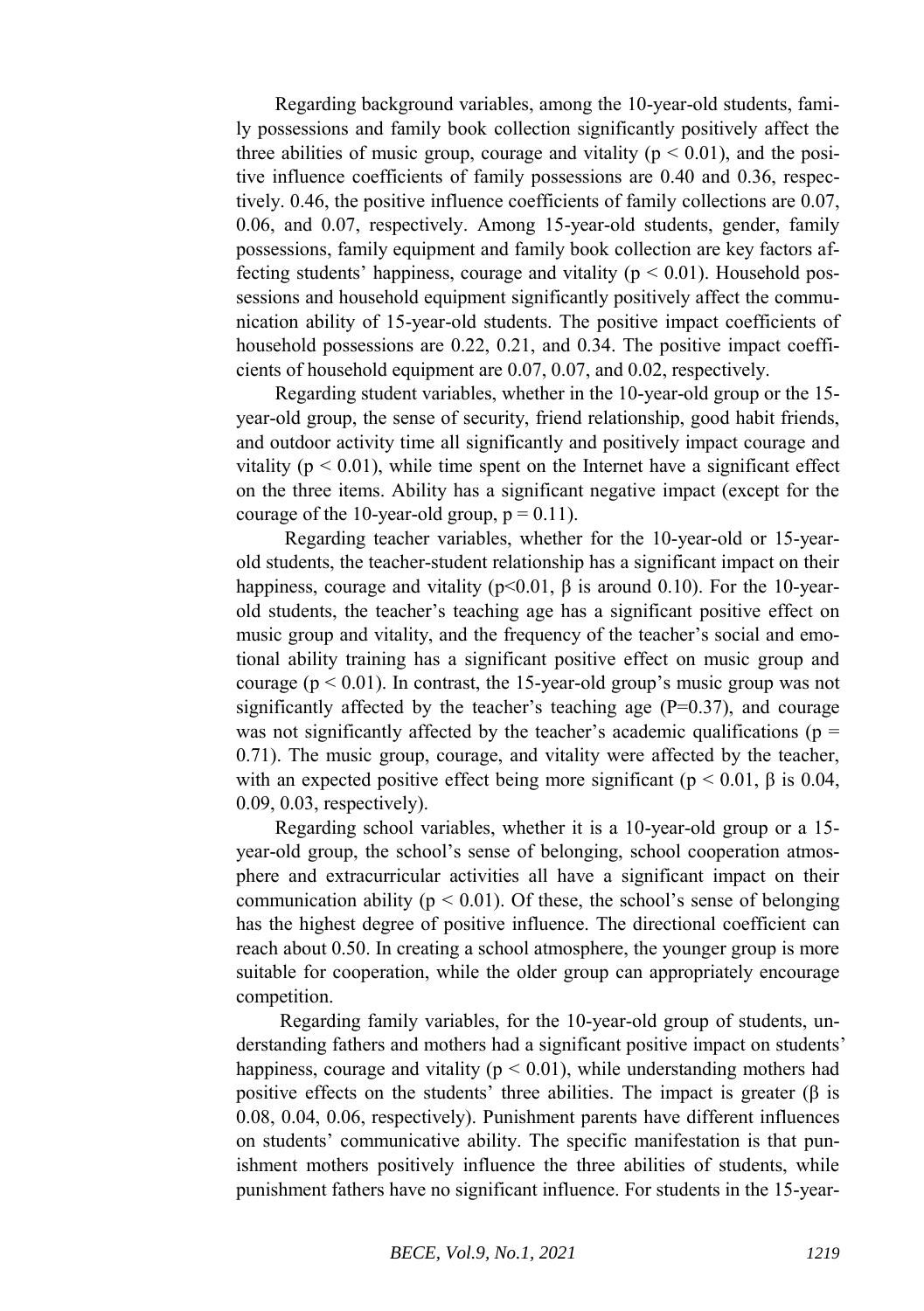old group, two different parenting styles and parents' high expectations have a significant positive impact on students' happiness, courage and vitality, while parent-child relationship problems have a significant negative impact  $(p < 0.01)$ .

## **Communication Skills and Life Results**

From the perspective of academic performance, for the 10-year-old group of students, happiness, courage and vitality generally have a significant positive effect on the performance of China, mathematics and art (except for vitality for art,  $p = 0.46$ ), and other P values are less than 0.01. From the perspective of educational expectations variables, only courage significantly impacts educational expectations ( $p < 0.01$ ,  $\beta = 0.16$ ), indicating that more courageous students have higher expectations of their own learning performance. For 15 year-old students, vitality has a significant positive impact on Chinese performance ( $p < 0.01$ ,  $\beta = 0.14$ ). Guogan significantly and positively impacts educational expectations ( $p < 0.01$ ,  $\beta = 0.05$ ). From the perspective of mathematics and art achievements, the influence of communication skills is insignificant. From the perspective of global awareness among both 10-year-old and 15-year-old groups, the communicative abilities of group, courage and vitality all have a significant positive impact on global awareness ( $p < 0.01$ ). From the perspective of social relations, music group and vitality have a significant positive impact on students' social relations in both age groups ( $p <$ 0.01). From the health point of view, vitality and music group have a significant positive impact on both groups, especially vitality, which has a greater degree of influence than music group; the correlation coefficient can reach 0.27. From the perspective of quality of life, happiness, courage and vitality have a significant positive impact on the subjective well-being and life satisfaction of the 10-year-old students, and they have a significant negative impact on test anxiety ( $p < 0.01$ ,  $\beta = -0.10$ ,  $-0.16$ ,  $-0.53$ , respectively). Lequn and vitality have a significant positive impact on the subjective well-being and life satisfaction of 15-year-old students, while courage and vitality have a significant negative impact on test anxiety ( $p < 0.01$ ,  $\beta = -0.08$ ,  $-0.40$ , respectively).

The results indicate that encouraging young people to develop good peer relationships plays an extremely important role in the formation and development of their happiness, courage and vitality. Both teachers and students must understand, trust, and respect each other, as well as form a basis of equal communication. A harmonious relationship between teachers and students is an important guarantee for promoting students' communication skills. To create a positive school atmosphere, a good school atmosphere is a key to improving students' communication skills. Parents should form a positive family education and create a democratic and harmonious family atmosphere to promote the development of happiness, courage and vitality.